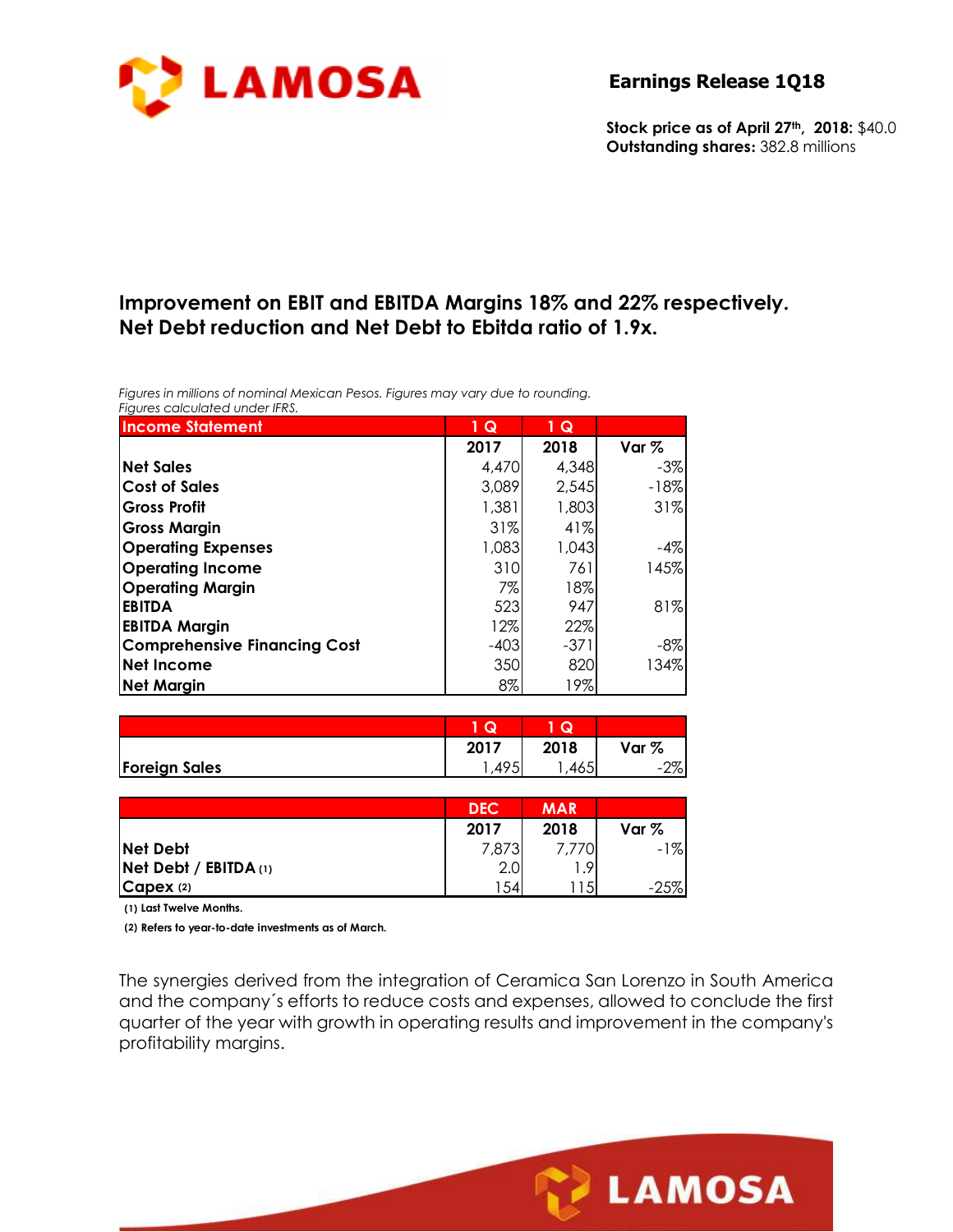

**San Pedro Garza García, Nuevo León, México, April 27th, 2018.** Grupo Lamosa, announces its results related to the first quarter of 2018.

#### *Figures in millions of Mexican Pesos. Figures may vary due to rounding.*

#### **SALES**

Total sales recorded during the first three months of the year amounted to \$ 4,348 million pesos, showing a 3% reduction in relation to sales of \$ 4,470 million during first quarter of 2017. The lower revenues is mainly explained by the weak performance showed by the construction industry, given the uncertainty caused by the renegotiation of the North American Free Trade Agreement and the presidential elections.



## **FOREIGN SALES**

Foreign sales during the first quarter of the year amounted to \$ 1,465 million pesos, representing 34% of total sales, and a reduction of 2% when compared to sales of \$ 1,495 million during the first quarter of 2017.



**0 1,000 2,000 3,000 4,000 5,000 1Q-17 1T-18 Sales Breakdown (Million Pesos) Domestic Foreign** 33% 34%

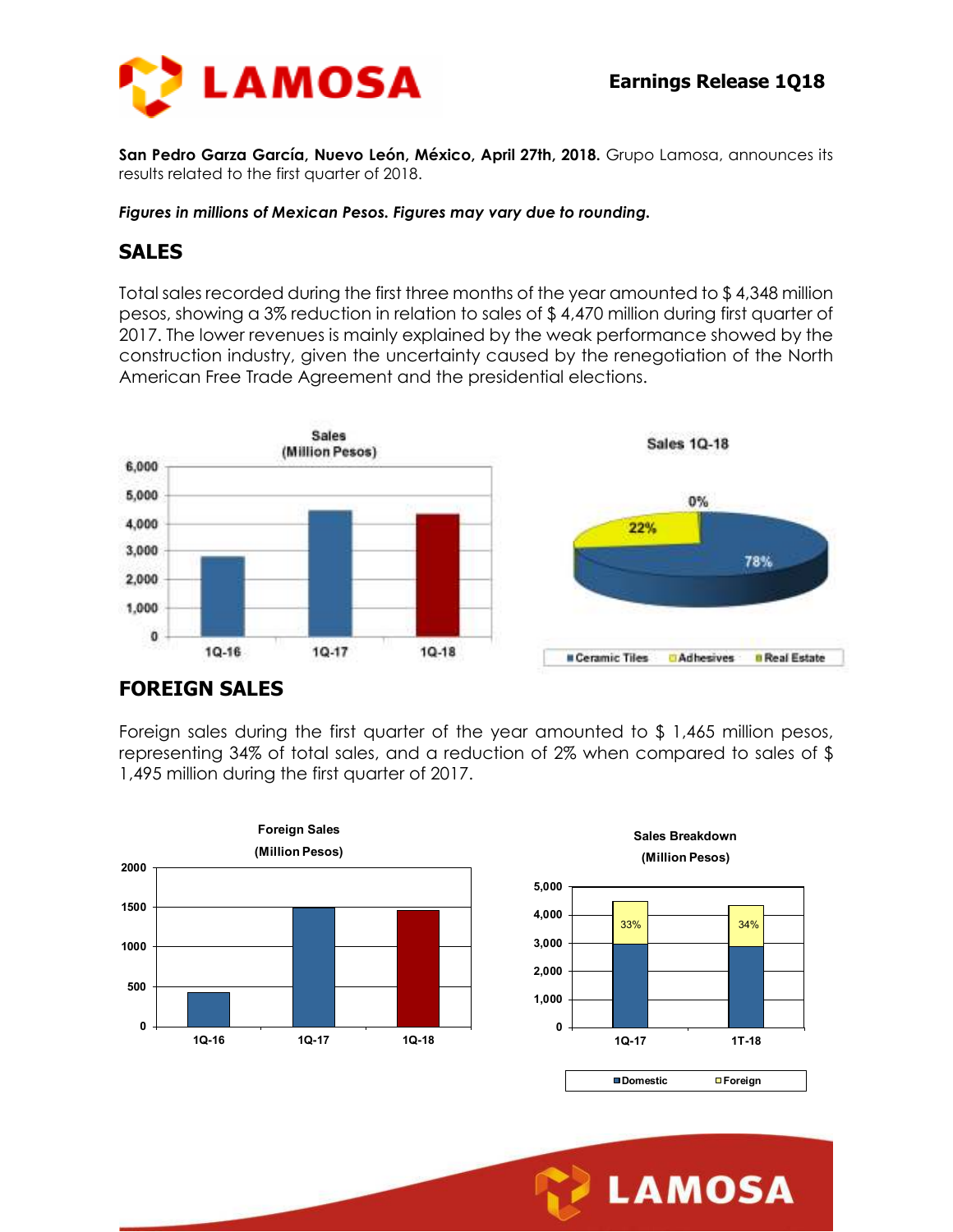

The Lamosa's businesses showed mixed income performance during the first three months of the year.

## **PERFORMANCE PER BUSINESS SEGMENT**

|                           | <b>Ceramic Tiles</b> |         | <b>Adhesives</b> |         | <b>Real Estate</b> |            | <b>Total</b>   |         |            |         |         |            |
|---------------------------|----------------------|---------|------------------|---------|--------------------|------------|----------------|---------|------------|---------|---------|------------|
|                           | $1Q-17$              | $1Q-18$ | <b>Var</b>       | $1Q-17$ | $1Q-18$            | <u>Var</u> | $1Q-17$        | $1Q-18$ | <u>Var</u> | $1Q-17$ | $1Q-18$ | <u>Var</u> |
| <b>Total Sales</b>        | 3,535                | 3,389   |                  | 934     | 960                |            | $\overline{2}$ | 0       |            | 5.346   | 5,255   |            |
| <b>Intersegment Sales</b> |                      | 0       |                  | $-2$    | $-1$               |            | 0              | 0       |            | $-877$  | $-908$  |            |
| <b>Net Sales</b>          | 3,535                | 3.389   | $-4%$            | 933     | 959                | 3%         | 2              | 0       |            | 4.470   | 4.348   | $-3%$      |
| <b>EBIT</b>               | 102                  | 546     | 433%             | 217     | 222                | 2%         | 0              | 0       |            | 310     | 761     | 145%       |
| Dep. Amort. & Others      | 176                  | 151     | $-14%$           | 11      | 10                 | $-12%$     | 0              | 0       |            | 213     | 186     | $-13%$     |
| <b>EBITDA</b>             | 278                  | 697     | 150%             | 228     | 232                | 2%         | 0              | 0       |            | 523     | 947     | 81%        |
| $\%$                      | 8%                   | 21%     |                  | 24%     | 24%                |            |                |         |            | 12%     | 22%     |            |

## **CERAMIC TILE BUSINESS**

Sales at the close of the first quarter of the year of the wall and floor tile business, which includes the operations of Ceramica San Lorenzo, rose to \$ 3,389 million pesos, representing 78% of the consolidated sales and a reduction of 4% in relation to sales of \$ 3,535 million posted during the first quarter of 2017.

## **ADHESIVES BUSINESS**

Adhesives business revenues during the first quarter of 2017 represented 22% of total sales, amounting to \$ 959 million, 3% higher than the sales of \$ 933 million corresponding to the first quarter of 2017.

## **OPERATING INCOME**

Operating income at the end of the first quarter of the year was \$ 761 million pesos, showing a sales margin of 18%, and a 145% increase in relation to the income of \$ 310 million recorded during the same period of the previous year. It is worth to mention that, during the first quarter of 2017, non-recurrent expenses of \$ 390 million pesos were incurred, due to the closure of 2 plants in Argentina according to the synergies and integration plan of Ceramica San Lorenzo. Excluding such expenses, the growth in operating income would be 9%.

The Ebitda of the company at the end of the first quarter of the year amounted to \$ 947 million pesos, showing an increase of 81% and a 22% sales margin. Excluding the aforementioned non-recurring expenses, EBITDA growth would be 4%.

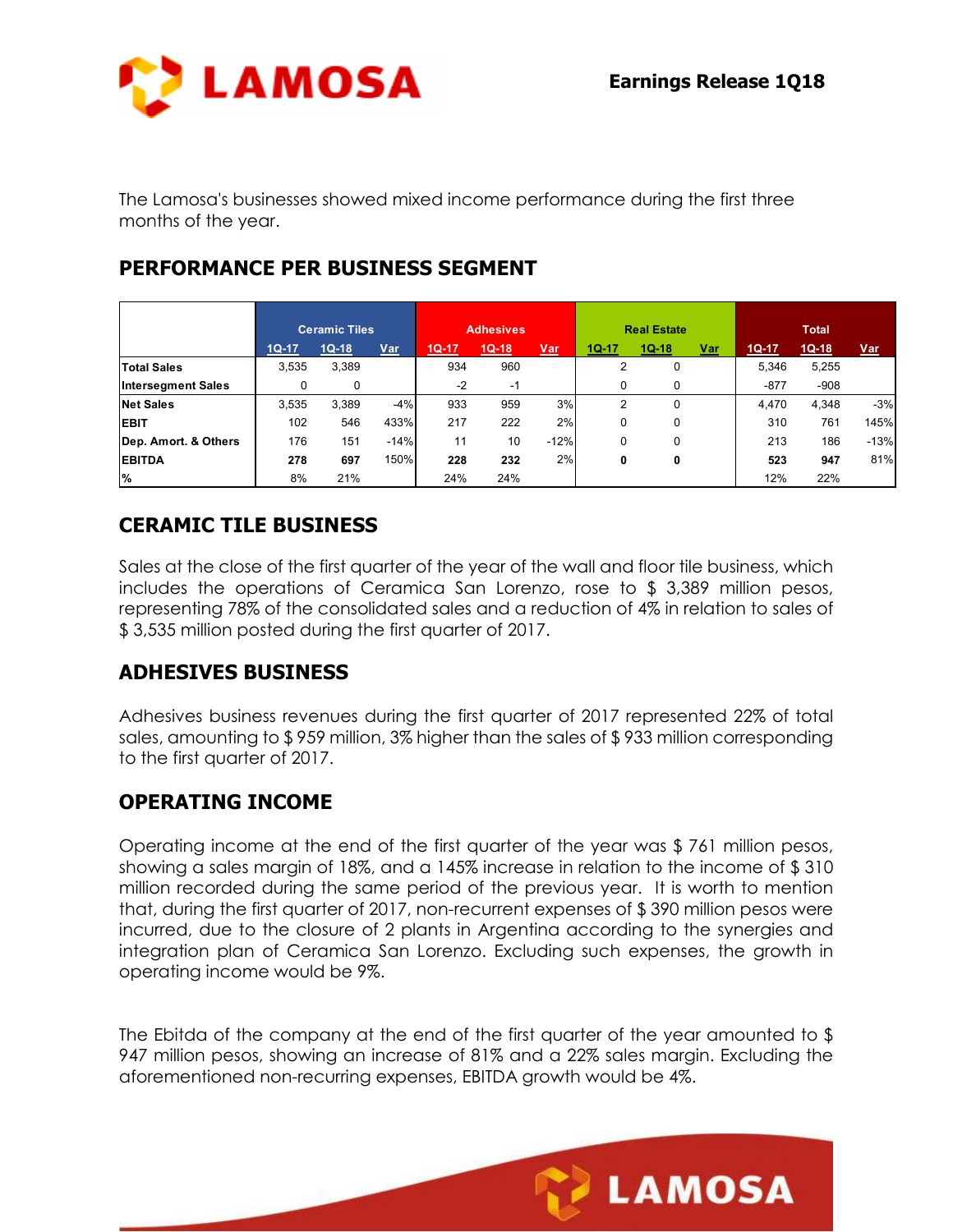

# **NET INCOME**

Nevertheless during the first quarter of the year a reduction in net financial expenses of 23% was reached, posting \$ 128 million pesos in comparison to the \$ 167 million in the first quarter of 2017, the lower foreign exchange gain of \$ 499 million pesos, in relation to the \$ 570 million gain of the first quarter of the previous year, brought as a consequence that the comprehensive financial result was located in an income of \$ 371 million pesos, lower by 8% to the income of \$ 403 million of the first quarter of 2017.

The growth in the results and a lower tax burden benefited the net profit for the year, which was \$820 million pesos, showing a sales margin of 19%, and a 134% growth in relation to net income of \$ 350 million during the first quarter of 2017.



| <b>Net Comprehensive Financing Cost</b> |         |         |            |
|-----------------------------------------|---------|---------|------------|
|                                         | $10-17$ | $10-18$ | <u>VAR</u> |
| <b>NET FINANCIAL EXPENSE</b>            | 167     | 128     | $-23%$     |
| <b>EXCHANGE LOSS</b>                    | (570)   | (499)   | $-12%$     |
|                                         | (403)   | (371)   |            |